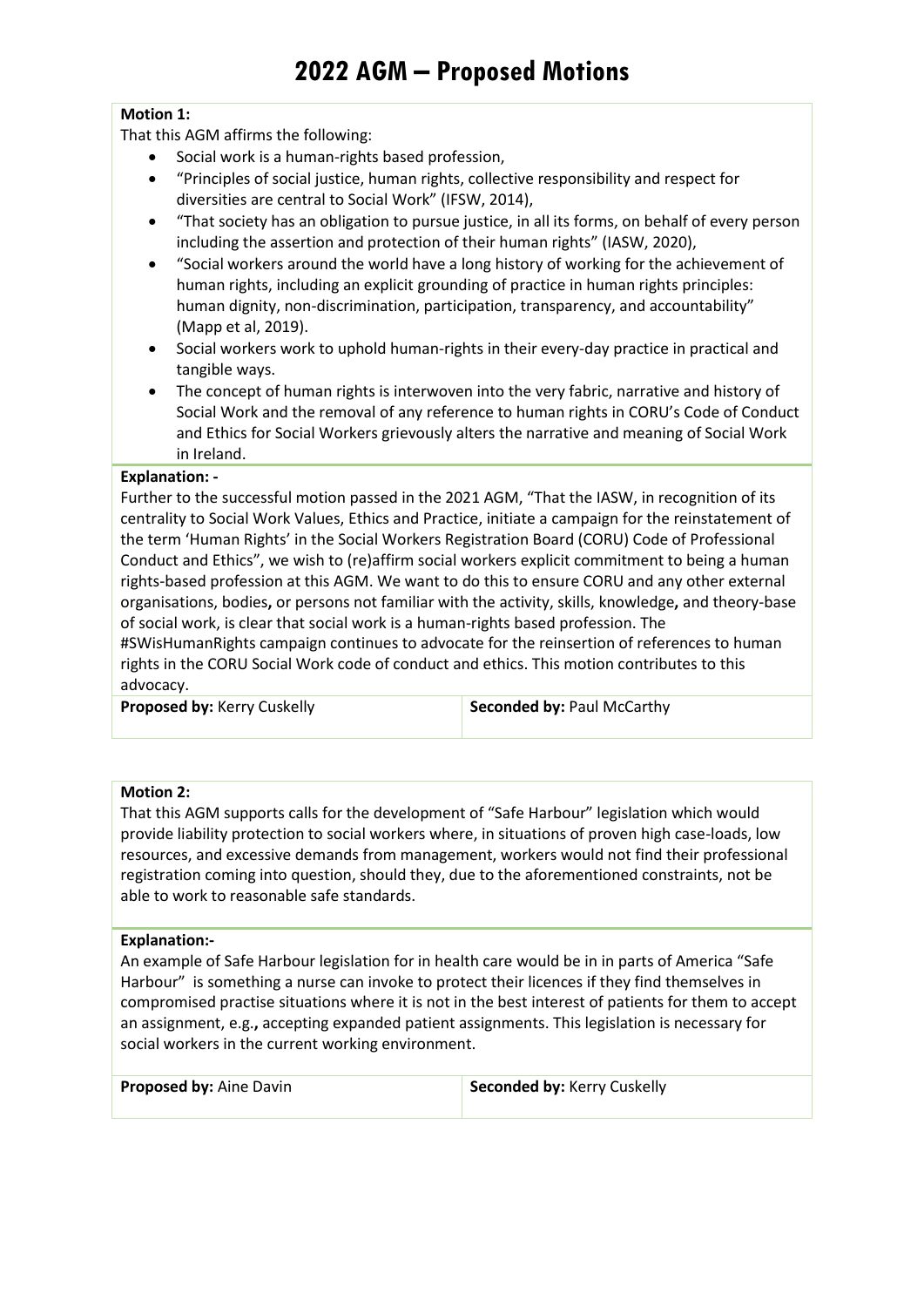# **2022 AGM – Proposed Motions**

#### **Motion 3 'Emergency Motion':**

That this AGM supports the decision to create a new category of membership.

## **Section 1: Membership**

#### **Criteria**

1.1. The membership of the Association shall consist of:

- a. Individuals who hold a social work qualification including the NQSW awarded by the National Social Work Qualification Board, the CQSW formerly awarded by CCETSW or who are recognised as social workers by the Social Work Registration Board of CORU.
- b. Overseas members need also be registered by a relevant registration board as outlined above.
- c. Individuals who hold membership of the British Association of Social Workers, Northern Ireland may be admitted to 'Associate' membership of the IASW. Associate members do not have voting rights at the Annual or Extraordinary General Meetings.
- d. Individuals who have retired, currently non-working (i.e. on sabbatical, students on recognised social work qualifications, working in a non-social work post), or are unemployed but who hold a social work qualification including the NQSW awarded by the National Social Work Qualification Board, the CQSW formerly awarded by CCETSW or who are registered as social workers with the Social Work Registration Board of CORU.
- e. Student members being persons undergoing a recognised undergraduate course of studies in Social Work or a recognised post graduate course under conditions prescribed by the Board of the Association
- f. On the invitation of the Chair, a Commercial Person who is not a Member of the Company may be co-opted to the Board either to fill a vacancy or as an additional Director provided that the appointment does not cause the number of Directors to exceed the maximum number of Directors. That person so co-opted shall remain a Member of the Board only until the next Annual General Meeting, when s/he shall retire and may stand for reelection at that AGM.

#### **Explanation: -**

BASW NI has a unique place as the only UK jurisdiction to share an international land border, that being with the Republic of Ireland. IASW and BASW NI have a close working relationship and regularly partner on specific projects, e.g.

- 1. SWSD 2018 Conference (Dublin)
- 2. Joint WSWD celebrations 2020, 2019 and 2017
- 3. Shaping Professional Identity: A all-Ireland study.
- 4. An Abuse of Power (conference on elder abuse 2021)
- 5. Joint statements on Brexit and join letters to respective governments.

Brexit has brought about a fracture in the seamlessness of cross-border activities on the island of Ireland and both parties recognise the potentially damaging impact of this, as such we think it is beneficial to have a clear and public relationship that strengthens our existing cooperation.

Both organisations are keen to explore a more formal link and to explore the idea of Associate Membership. The idea has been signed off by the NSC of BASW NI and The Board of IASW.

We would like to pilot an associate membership scheme which would, under agreed terms and conditions, enable members of one professional body, IASW, becoming associate members of